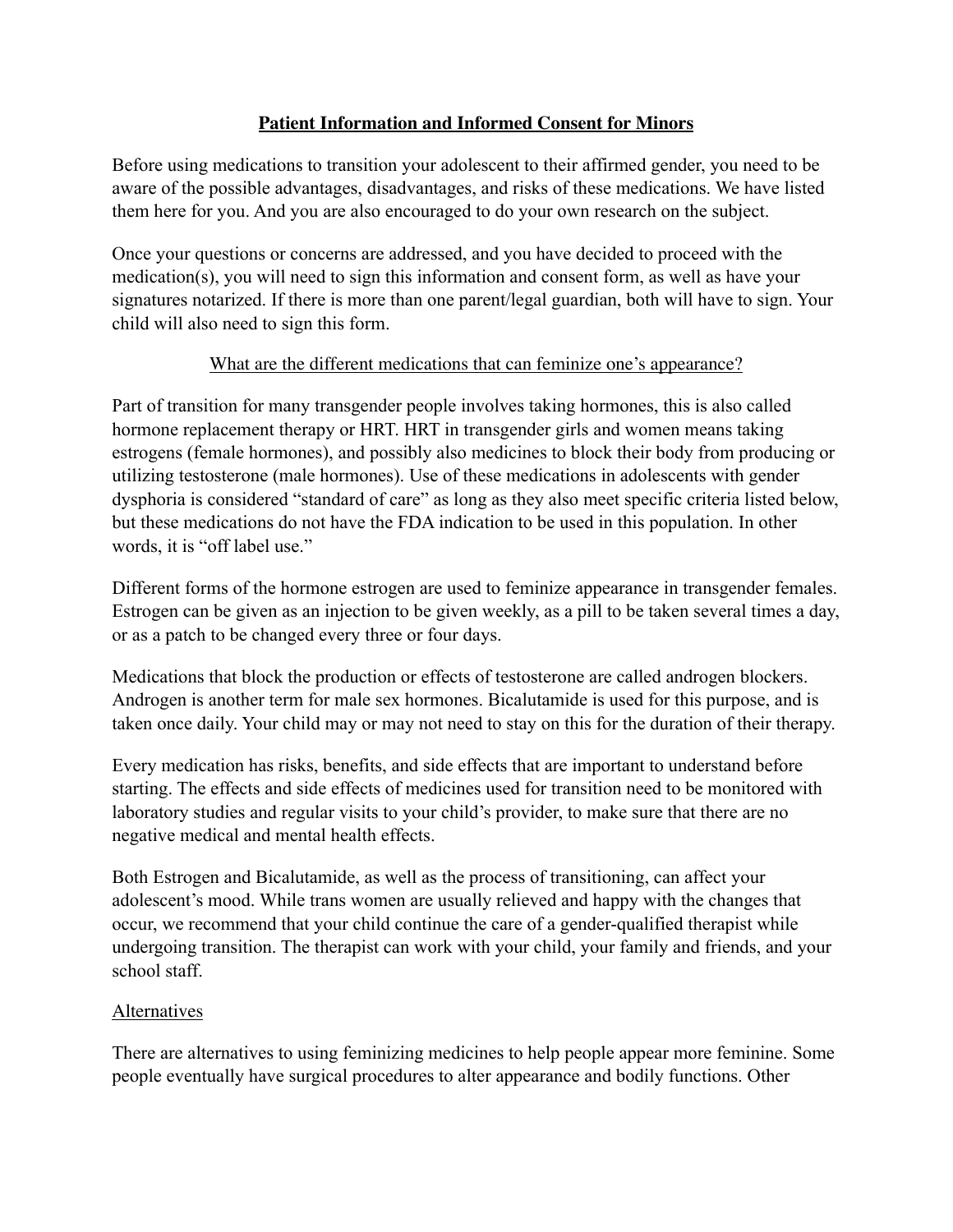transgender people choose to not take hormones or have surgery at all, and may only "socially transition." This is just as equally valid as the medical forms of transitioning.

# What are the requirements to receive hormone replacement therapy (HRT) in our program?

In order to receive hormone replacement therapy (HRT) in our program, there are specific requirements that need to be met before and during the treatment. Although this therapy is considered standard of care, this is a new area of medicine for adolescents, and we want to provide the safest treatment possible. These requirements will allow us to monitor your child's medical as well as mental health wellbeing during HRT. If these requirements are not met, HRT may be discontinued in the best interest and safety of your child.

After all this has taken place, HRT can be initiated if your child meets the criteria established by the Endocrine Society and our own clinic standards:

- 1. Fulfill the current criteria for a diagnosis of gender dysphoria and have received a letter of referral for hormone initiation from a therapist (form provided if needed).
- 2. Have completed a routine physical with a healthcare provider (form will be provided).
- 3. Have signed consent of all parties who are legally responsible for them.
- 4. Have pubertal changes that have resulted in an increase in gender dysphoria.
- 5. Do not suffer from psychiatric comorbidity that interferes with hormone therapy.
- 6. Have adequate psychological and social support during treatment. We recommend continuing therapy services throughout at least the first year of transitioning.
- 7. Have experienced puberty to at least Tanner stage 2 (first stage of puberty).
- 8. Is at least 16 years of age prior to beginning hormone therapy.

After HRT has been initiated, the following will be required:

- 1. Laboratory testing every 3 months, or as determined by the provider.
- 2. Visits with the healthcare provider every 3 months, or as determined by the provider.

### What are the effects and risks of using these medications?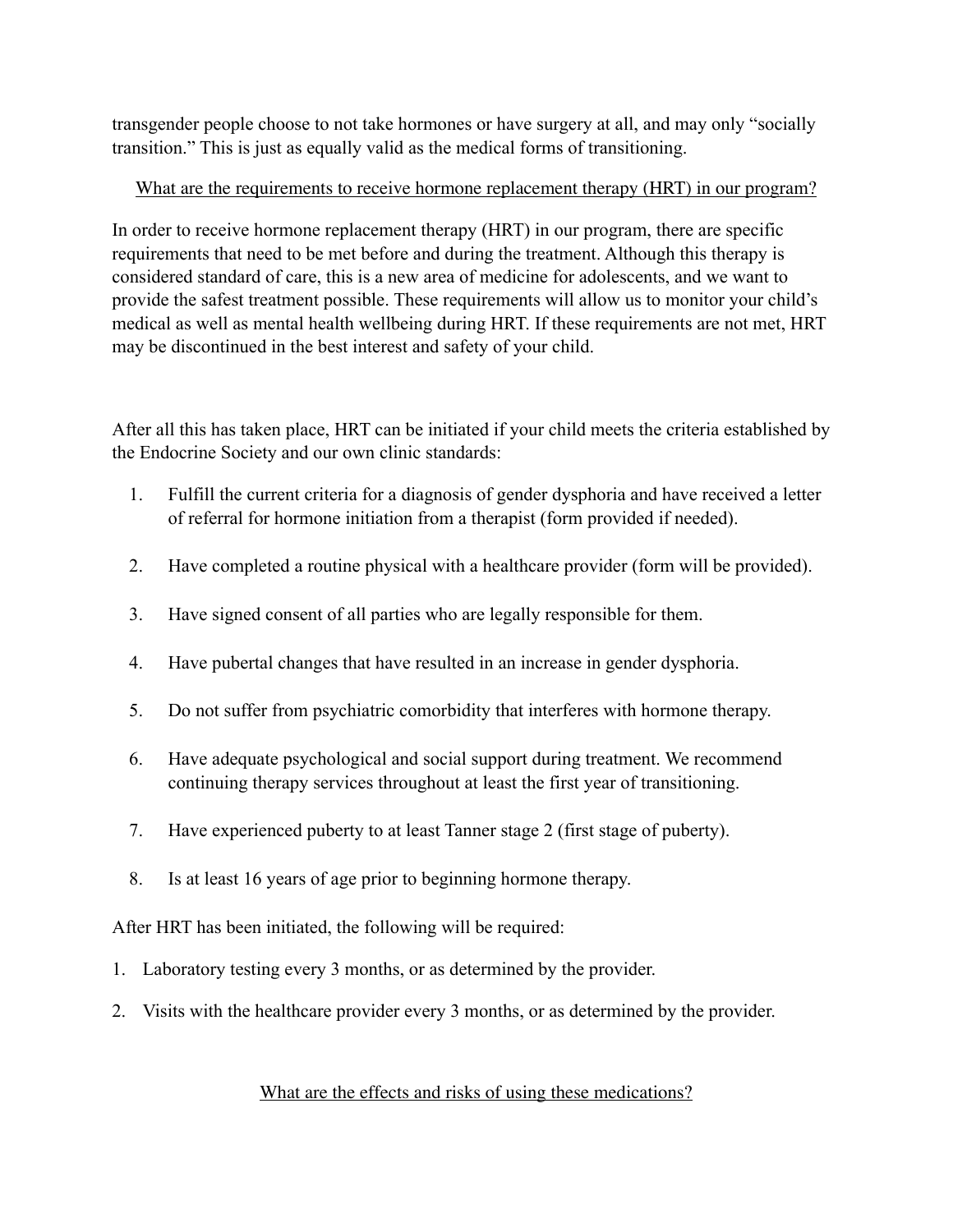Estrogen has a small chance of causing blood clots in some individuals. We must be careful that your child is not at risk to develop a blood clot.

Estrogen should not be used by anyone who has a history of:

! An estrogen-dependent cancer.

! A disorder that makes them more likely to get blood clots that could travel to the lungs (unless they are also taking blood thinners and are followed by a specialist).

Estrogen should be used with caution and only after a full discussion of risks by anyone who:

- I Has a strong family history of breast cancer or other cancers that grow quicker when estrogens are present
- • Has uncontrolled diabetes
- Has heart disease
- Has chronic hepatitis or other liver disease
- **If Has uncontrolled high cholesterol**
- Has migraines or seizures
- $\cdot$  **Is obese**
- Smokes tobacco

Please initial each statement on this form to show that you understand the benefits, risks, and changes that may occur from taking these medications.

### Effects of Feminizing Medications

I know that estrogen, anti-androgens, or both may be prescribed to feminize my adolescent's appearance.

I know it can take several months or longer for the effects to become noticeable. I know that no one can predict how fast – or how much – change will happen.

I know that taking estrogen will cause the following changes to my adolescent's chest:

- Will develop breasts.
- It takes several years for breasts to get to their full size.
- The breasts will remain, even if estrogen is stopped, though they may atrophy.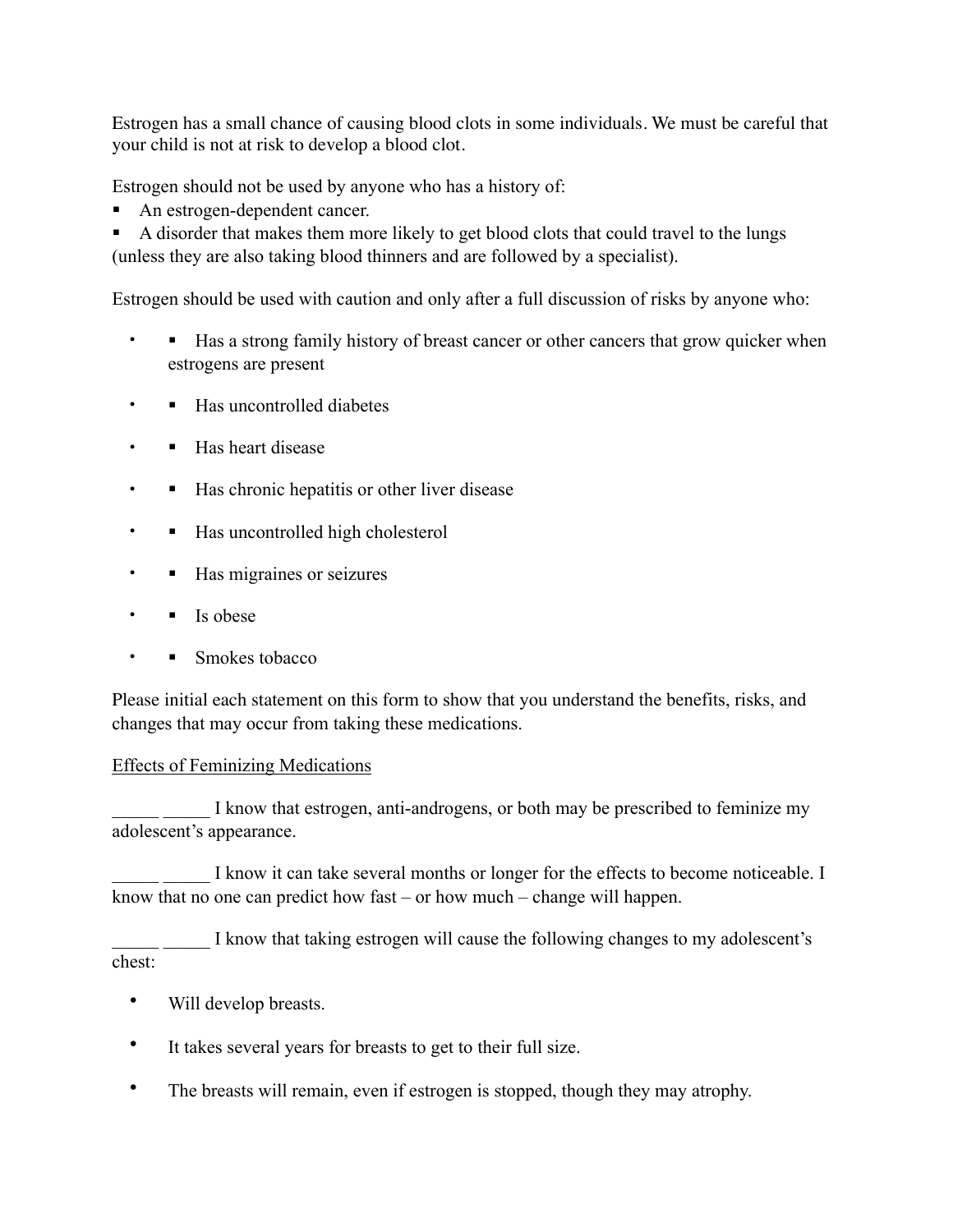• A milky discharge from the nipples may appear. If this happens, it may be normal, but this should be checked with your child's provider.

\* While we do not know the exact risk, the risk of breast cancer may be as high as if your child had been assigned female at birth.

I know that the following changes are usually not permanent — they are likely to go away if the medicines are stopped:

- If body hair is present, it will become less noticeable and will grow more slowly although it won't stop completely, even after taking medicines for years.
- There might be less fat on the abdomen and more on the buttocks, hips, and thighs. The fat will be redistributed to a more feminine shape.
- Your child may lose muscle and strength in the upper body as their muscle mass adjusts to that of a more feminine physiology.
- The skin may become softer.

I know that my adolescent's body will make less testosterone. This may affect:

- The testicles may shrink down to half their size.
- It is likely that there will be fewer spontaneous erections.
- Sperm may no longer get to mature. This could make your adolescent less likely to have children while taking hormones, and it may be a permanent change even if hormone therapy is discontinued.
- However, it is also possible that the sperm could still mature even while taking hormones. Therefore, I understand that my adolescent may still be able to cause a pregnancy. Usual sexual health precautions still need to be taken during sexual activity.
- The options for sperm banking have been explained.

I know that some parts of the body will likely not change much by using these medications.

• If present, the hair of the beard and mustache may grow more slowly than before. It may become less noticeable, but it will not go away with hormone therapy alone.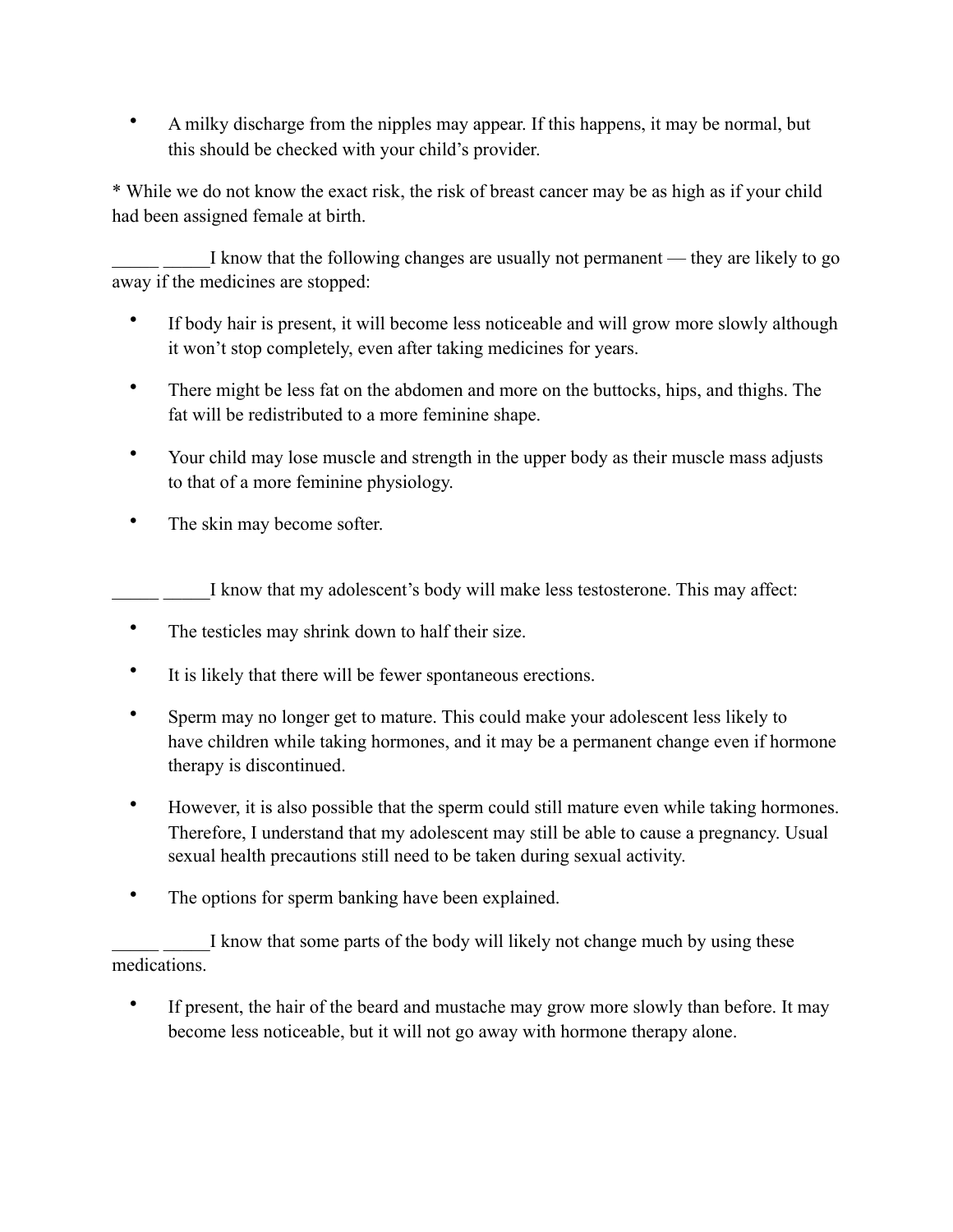- If your child went through a "male puberty" and has a "male voice," the pitch of the voice will not rise, and the speech patterns will not become more like a woman's without either voice training or surgical alteration.
- If present, the "Adam's apple" will not shrink.

I know that there may be mood changes with these medicines.

I know that using these medicines to feminize is an "off-label use." This means it is not approved by the Food and Drug Administration (FDA). I know that the medicine and dose that is recommended is based on the judgment and experience of my child's healthcare provider and the best information that is currently available in the medical literature.

## Further Risks of Feminizing Medications (Estrogen and Anti-Androgens)

I know that the side effects and safety of these medicines are not yet completely known. There may be long-term risks that science is as of yet unaware of.

I realize that this treatment may not be able to completely prevent serious psychiatric events such as a suicide attempt or other self-harm.

I know that my child should not take more medicine than prescribed.

Taking too much medication will increase health risks. It also will not make changes happen more quickly or more significantly.

I know these medicines may cause liver damage over time. Therefore, your child should be checked for possible liver damage periodically as long as they take the medications.

I know these medicines cause changes that other people will notice. Some transgender people have experienced discrimination because of this.

I know that the risk of blood clots is much worse if my child smokes cigarettes. \*The danger is high enough that your child should stop smoking completely if estrogen is started.

I know that taking estrogen can increase the risk of getting gallstones, and I should talk to our child's clinician if unexplained pain in the abdomen occurs.

I understand that the long terms effects of hormone therapy on bone density are not quite understood yet.

I know that estrogen can possibly make migraines or seizures worse if my child already has them.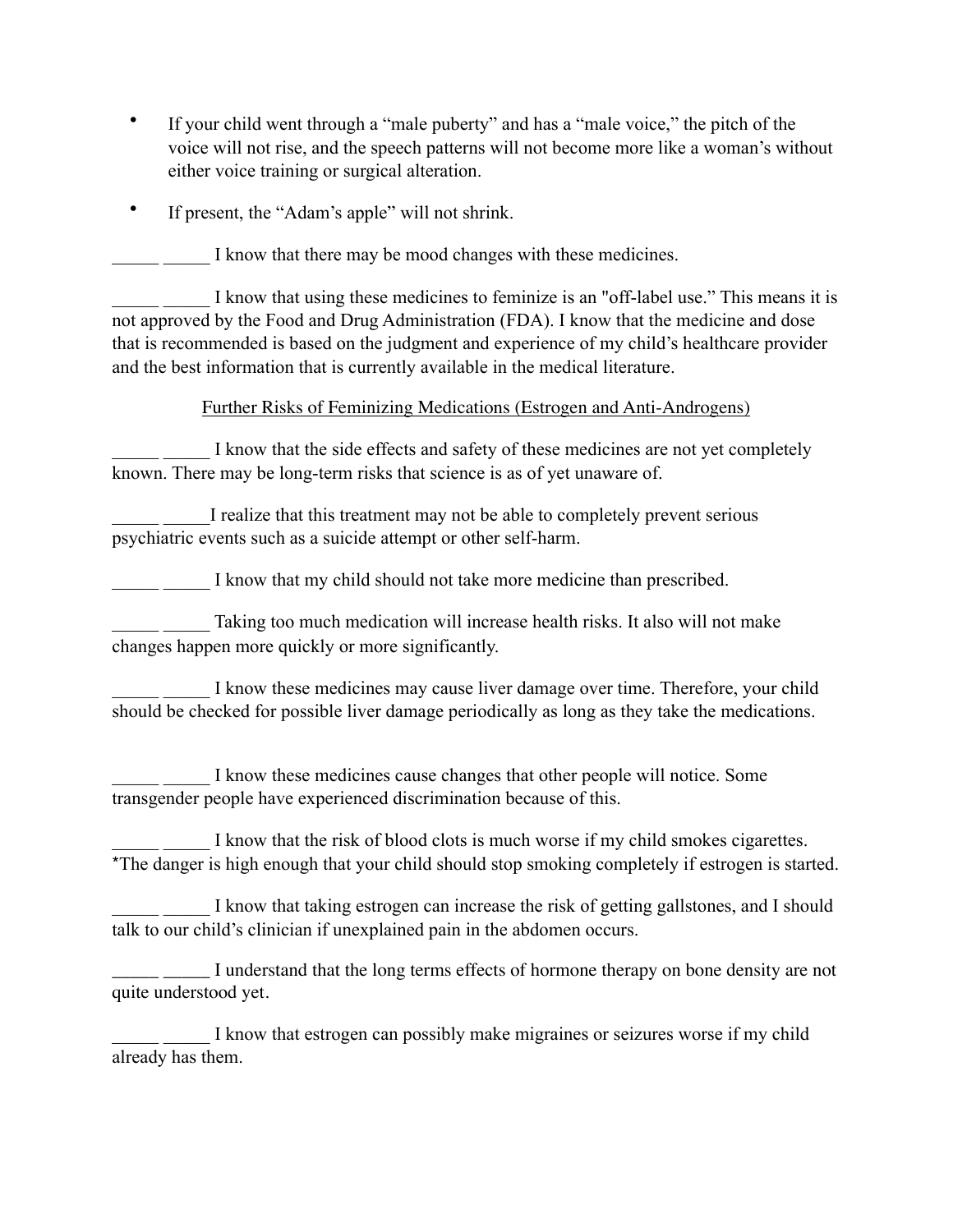I understand that it is not yet known if taking estrogen increases the risk of prolactinomas. These are non-cancerous tumors of the pituitary gland. I know they are not usually life threatening, but they can damage vision and cause headaches if they are not treated properly. Therefore, if your child has changes in vision, or headaches that are worse when waking up in the morning, I should talk to my child's provider. There is a blood test that can check for this.

## Further Consent

I understand and agree with all the requirements explained above, in order to receive HRT in our program.

I know that the mental health team and/or treating physician may recommend to stop treatment because it no longer outweighs the risks, there is insufficient social or psychological support, or our program requirements to treat are not met. In this case, we will not continue to prescribe hormone therapy.

I know that I am responsible for the cost of the medical management, including medical appointments, psychological evaluations, laboratory and imaging tests, as well as medications.

I know that I can change my mind and decide to stop treatment at any time.

# Prevention of Complications while under Treatment of HRT

I agree to tell my health care provider if my child has any problems or side effects or is unhappy with the medication, and in particular, if you have concerns that your child has worsening signs of depression or anxiety, or wants to harm themself or attempt suicide.

I know my child needs periodic medical evaluations clinic to make sure that my child is responding appropriately. This includes clinic visits, laboratory tests, and imaging tests.

I agree that if my child's therapist recommends continued psychological therapy or counseling that we will follow their guidance.

\*Our signatures below confirm that:

My clinician has talked with me and my child about: o The benefits and risks of taking feminizing medication o The possible or likely consequences of hormone therapy o Potential alternative treatments

• I understand the risks that may be involved.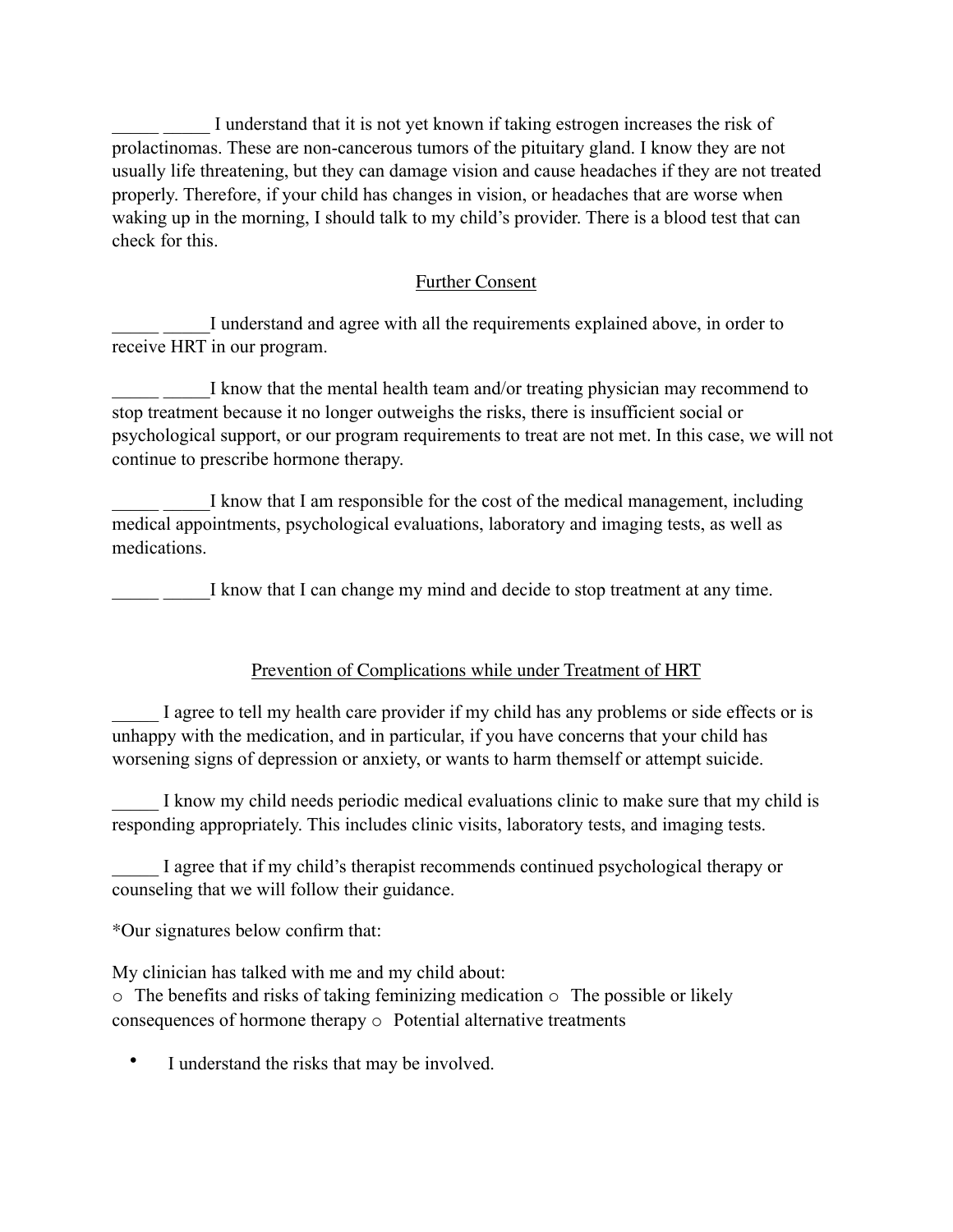- I know that the information in this form includes known effects and risks. I also understand that there may be unknown long-term effects or risks.
- I have had opportunity to discuss treatment options with our child's clinician.
- My child is in agreement with this treatment and the signature of my child on the assent form attests to their agreement.
- All of my questions have been answered to my satisfaction.

### **CONSENT OF PARENT(S)/GUARDIAN(S):**

**I believe I know enough to give informed consent for starting my adolescent child on feminizing medications. Based on all of this information, I want my adolescent child to begin taking hormone therapy, including estrogen and/or anti-androgens. My signature below consents to this. (If second parent/guardian signature will not be used, mark it out with a line or write in "N/A")**

| Parent's Name (printed)             |
|-------------------------------------|
| Parent's Signature                  |
| Date                                |
| 2nd Parent (printed), if applicable |
| Parent's Signature                  |
| Date                                |

#### **ASSENT OF MINOR:**

**I have discussed the benefits and risks of treatment with my parent(s)/guardian(s) as well as my clinician, and I wish to begin feminizing hormone therapy.** 

| Minor's Name (printed) |
|------------------------|
| Minor's Signature      |
| Date                   |

#### **Notary Section:**

The preceding parent/guardian signatures on this page were witnessed in my presence